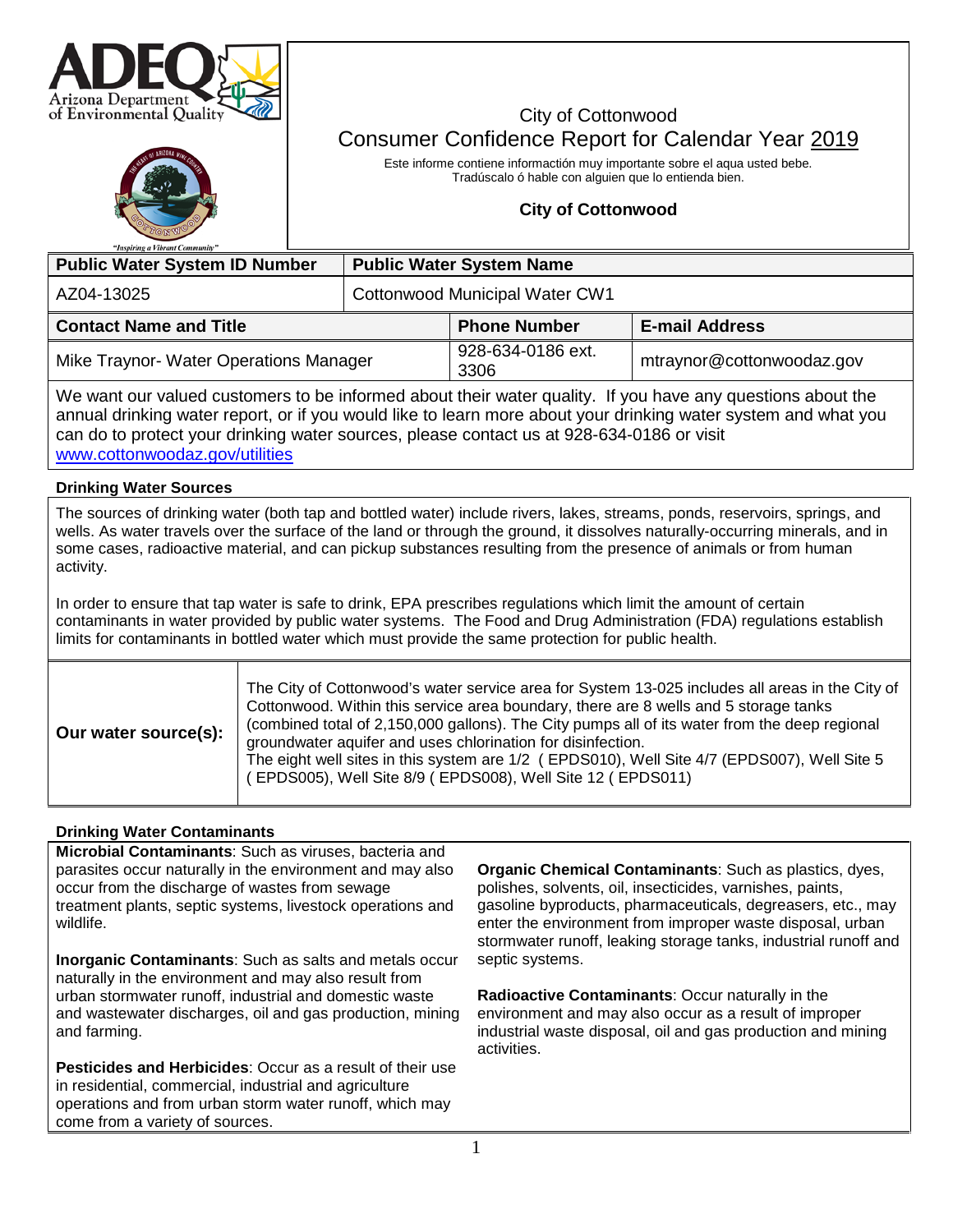# **Vulnerable Population**

Drinking water, including bottled water, may reasonably be expected to contain at least small amounts of some contaminants. The presence of contaminants does not necessarily indicate that water poses a health risk. Some people may be more vulnerable to contaminants in drinking water than the general population.

Immuno-compromised persons such as persons with cancer undergoing chemotherapy, persons who have undergone organ transplants, people with HIV-AIDS or other immune system disorders, some elderly, and infants can be particularly at risk from infections. These people should seek advice about drinking water from their health care providers.

For more information about contaminants and potential health effects, or to receive a copy of the U.S. Environmental Protection Agency (EPA) and the U.S. Centers for Disease Control (CDC) guidelines on appropriate means to lessen the risk of infection by *Cryptosporidium* and microbiological contaminants call the EPA *Safe Drinking Water Hotline* at 1-800- 426-4791.

### **Source Water Assessment**

- LOW RISK: Based on the information currently available on the hydrogeology and the land uses adjacent to or within the specified distance of the drinking water source(s) for this public water system, the department has given a low risk designation for the degree to which this public water system drinking water source(s) are protected. A low risk designation indicates the measures taken to protect the source water have either already been implemented, or the hydrogeology is such that the measures taken to protect the water source will have little impact on protection.
- Additional source water assessment documentation can be obtained by contacting ADEQ.

#### **Definitions**

**Treatment Technique (TT)**: A required process intended to reduce the level of a contaminant in drinking water

**Level 1 Assessment**: A study of the water system to identify potential problems and determine (if possible) why total coliform bacteria was present

**Level 2 Assessment**: A very detailed study of the water system to identify potential problems and determine (if possible) why an *E. coli* MCL violation has occurred and/or why total coliform bacteria was present

**Action Level (AL)**: The concentration of a contaminant which, if exceeded, triggers treatment, or other requirements

**Maximum Contaminant Level (MCL)**: The highest level of a contaminant that is allowed in drinking water

**Maximum Contaminant Level Goal MCLG)**: The level of a contaminant in drinking water below which there is no known or expected risk to health

**Maximum Residual Disinfectant Level (MRDL)**: The level of disinfectant added for water treatment that may not be exceeded at the consumer's tap

**Maximum Residual Disinfectant Level Goal (MRDLG)**: The level of disinfectant added for treatment at which no known or anticipated adverse effect on health of persons would occur

**EPDS:** Entry Point Into Distribution System- the point at which water is discharged into the distribution system from a well, storage tank, pressure tank or water treatment plant.

**DSMRT:** Distribution Maximum Residence Time- A location that provides water to customers, where the water has been in the system longest relative to the EPDS.

**RAA:** Running Annual Average- an average of monitoring results for the previous 12 calendar months or previous 4 quarters.

**Minimum Reporting Limit (MRL)**: The smallest measured concentration of a substance that can be reliably measured by a given analytical method

**Millirems per year (MREM)**: A measure of radiation absorbed by the body

**Not Applicable (NA)**: Sampling was not completed by regulation or was not required

**Not Detected (ND or <):** Not detectable at reporting limit

**Nephelometric Turbidity Units (NTU)**: A measure of water clarity

#### **Million fibers per liter (MFL)**

**Picocuries per liter (pCi/L)**: Measure of the radioactivity in water

**ppm**: Parts per million or Milligrams per liter (mg/L)

**ppb**: Parts per billion or Micrograms per liter ( $\mu$ g/L)

**ppt**: Parts per trillion or Nanograms per liter (ng/L) **ppq**: Parts per quadrillion or Picograms per liter (pg/L) ppm  $x 1000 = ppb$ ppb  $\times$  1000 = ppt

ppt  $x 1000 = ppq$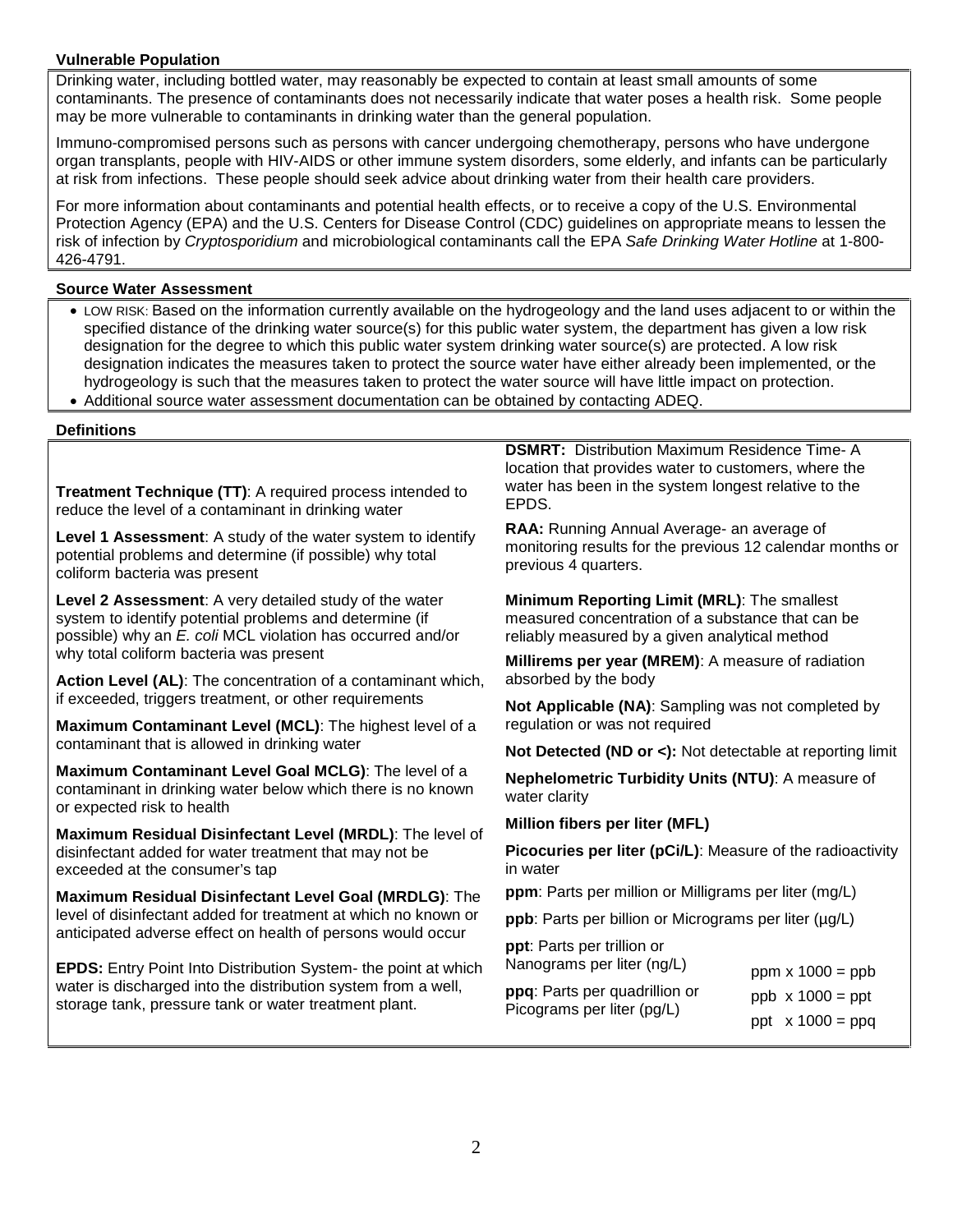# **Lead Informational Statement:**

Lead, in drinking water, is primarily from materials and components associated with service lines and home plumbing. If present, elevated levels of lead can cause serious health problems, especially for pregnant women and young children. **Cottonwood Municipal Water** is responsible for providing high quality drinking water, but cannot control the variety of materials used in plumbing components. When your water has been sitting for several hours, you can minimize the potential for lead exposure by flushing your tap for 30 seconds to 2 minutes before using water for drinking or cooking. Information on lead in drinking water, testing methods, and steps you can take to minimize exposure is available from the Safe Drinking Water Hotline or at [www.epa.gov/safewater/lead.](http://www.epa.gov/safewater/lead)

# **Water Quality Data – Regulated Contaminants**

The City routinely monitors for contaminants in your drinking water in accordance with Federal and State laws. The State of Arizona requires the City to monitor for certain contaminants less than once per year because either the concentrations of these contaminants are not expected to vary significantly from year to year, or the system is not considered vulnerable to this type of contamination. Some of City's data, although representative, may be more than one year old. The test results for Total Coliform Bacteria, E.Coli, Haloacetic Acids (HAA5), Synthetic Organic Chemicals (SOC) including Pesticides, Volatile Organic Chemicals (VOC), Radionuclides except Alpha Emitters, Cadmium, Mercury, Nitrite, Selenium, Antimony, Beryllium, Cyanide, Nickel, Thallium and Aroclor (PCB Screening test), were all **"Non-Detect (ND)"**  and therefore were not included in this report. . Should you have questions pertaining to this report or on a particular contaminant, please contact Mike Traynor –Water Operations Manager at (928) 634-0186 ext. 3306.

## **These tables show the results of our monitoring for the period of January 1 to December 31, 2019 unless otherwise noted.**

| <b>Disinfectants</b>                      | <b>MCL</b><br><b>Violation</b><br>Y or N | <b>Highest Level</b><br><b>Detected</b>                                                 | <b>Range of All</b><br><b>MRDL</b><br><b>Samples</b><br>(Low-High) |                         | <b>MRDLG</b>   | <b>Sample</b><br><b>Month</b><br>& Year | <b>Likely Source of</b><br>Contamination                                                                                              |
|-------------------------------------------|------------------------------------------|-----------------------------------------------------------------------------------------|--------------------------------------------------------------------|-------------------------|----------------|-----------------------------------------|---------------------------------------------------------------------------------------------------------------------------------------|
| Chlorine (ppm)                            | N                                        | 0.93                                                                                    | $0.51 - 0.93$                                                      | 4                       | $\Omega$       | Qtrly<br>2019                           | Water additive used to control<br>microbes                                                                                            |
| <b>Disinfection By-Products</b>           | <b>MCL</b><br>Violation<br>Y or N        | <b>Highest Level</b><br><b>Detected</b>                                                 | <b>Range of All</b><br><b>Samples</b><br><b>MCL</b><br>(Low-High)  |                         | <b>MCLG</b>    | <b>Sample</b><br><b>Month</b><br>& Year | <b>Likely Source of</b><br>Contamination                                                                                              |
| <b>Total Trihalomethanes (TTHM) (ppb)</b> | N                                        | 8.6                                                                                     | $0 - 8.6$                                                          | 80                      | N/A            | Aug.<br>2019                            | Byproduct of drinking water<br>disinfection                                                                                           |
| Lead & Copper                             | <b>MCL</b><br><b>Violation</b><br>Y or N | 90 <sup>th</sup> Percentile                                                             | Number of<br><b>Samples</b><br><b>Exceeds AL</b>                   | <b>AL</b><br><b>ALG</b> |                | <b>Sample</b><br><b>Month</b><br>& Year | <b>Likely Source of</b><br>Contamination                                                                                              |
| Copper (ppm)                              | N                                        | 0.29                                                                                    | 1.3<br>0                                                           |                         | 1.3            | Aug.<br>2017                            | Corrosion of household<br>plumbing systems; erosion of<br>natural deposits                                                            |
| Lead (ppb)                                | N                                        | 0                                                                                       | 1<br>15                                                            |                         | $\mathbf 0$    | Aug.<br>2017                            | Corrosion of household<br>plumbing systems; erosion of<br>natural deposits                                                            |
| <b>Inorganic Chemicals</b><br>(IOC)       | <b>MCL</b><br><b>Violation</b><br>Y or N | Running<br><b>Annual Average</b><br>(RAA) OR<br><b>Highest Level</b><br><b>Detected</b> | Range of All<br><b>Samples</b><br><b>MCL</b><br>(Low-High)         |                         | <b>MCLG</b>    | <b>Sample</b><br><b>Month</b><br>& Year | <b>Likely Source of</b><br>Contamination                                                                                              |
| Arsenic <sup>1</sup> (ppb)                | N                                        | 9                                                                                       | $0 - 14$                                                           | 10                      | $\Omega$       | Qtrly<br>2019                           | Erosion of natural deposits,<br>runoff from orchards, runoff<br>from glass and electronics<br>production wastes                       |
| Barium (ppm)                              | N                                        | 0.62                                                                                    | $0.2 - 0.62$                                                       | 2                       | $\overline{2}$ | May<br>2018                             | Discharge of drilling wastes;<br>discharge from metal<br>refineries; Erosion of natural<br>deposits                                   |
| Chromium (ppb)                            | N                                        | 13                                                                                      | $0 - 13$                                                           | 100                     | 100            | May<br>2018                             | Discharge from steel and<br>pulp mills; Erosion of natural<br>deposits                                                                |
| Fluoride (ppm)                            | N                                        | 0.37                                                                                    | $0.15 - 0.37$                                                      | 4                       | 4              | May<br>2018                             | Erosion of natural deposits;<br>water additive which<br>promotes strong teeth;<br>discharge from fertilizer and<br>aluminum factories |
| Nitrate <sup>2</sup> (ppm)                | N                                        | $\mathbf{1}$                                                                            | $0 - 0.53$                                                         | 10                      | 10             | Nov.<br>2019                            | Runoff from fertilizer use:<br>leaching from septic tanks,<br>sewage; erosion of natural<br>deposits                                  |